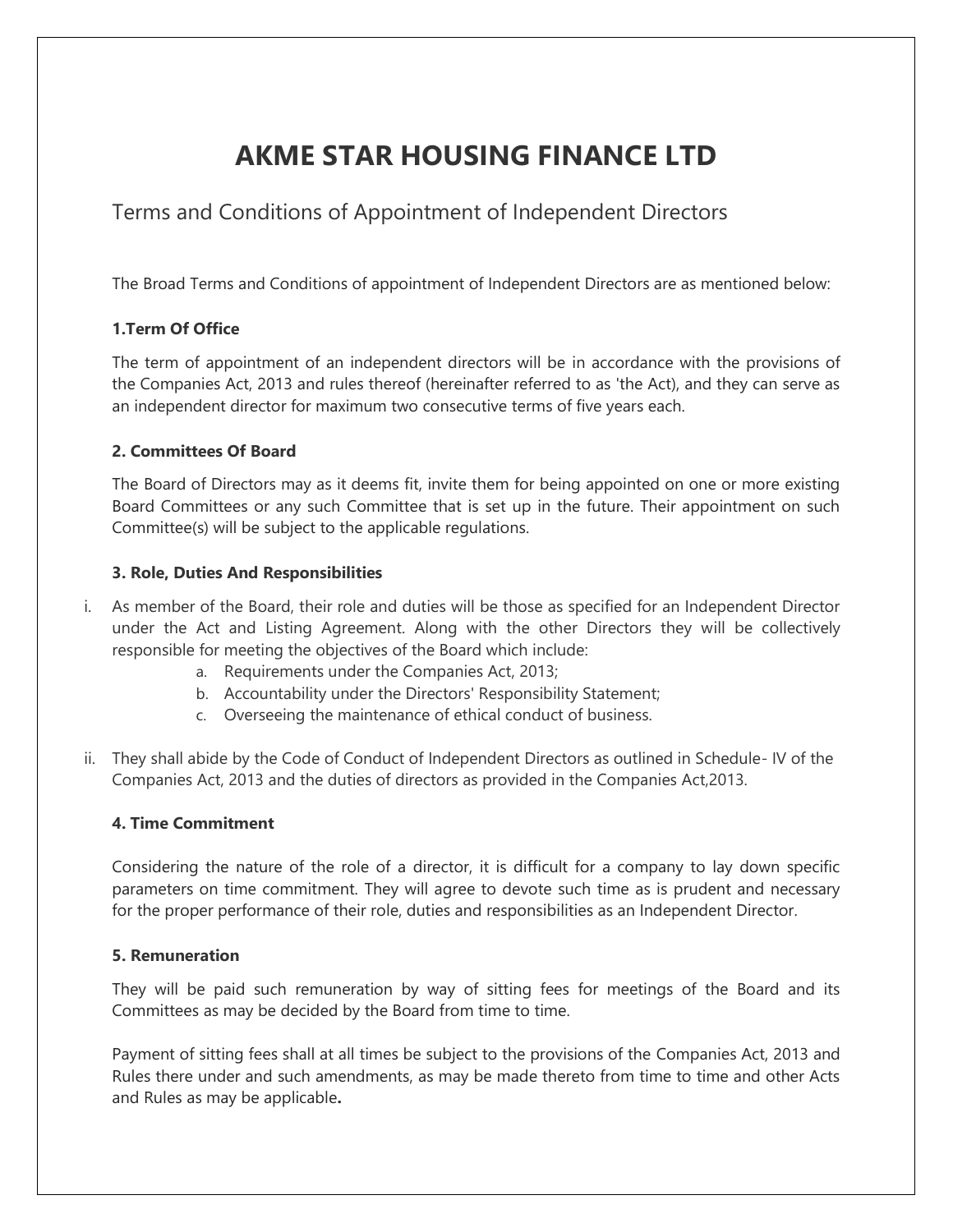#### **6. Performance Evaluation**

As a member of the Board, their performance as well as the performance of the entire Board and its Committees shall be evaluated annually. The criteria for evaluation shall be determined by the Nomination and Remuneration Committee and disclosed in the Company's Annual Report. However, the actual evaluation process shall remain confidential and shall be a constructive mechanism to improve the effectiveness of the Board / Committee.

# **7. Disclosures, Other Directorships And Business Interests**

During the Term, they will agree to promptly notify the Company of any change in their directorships, and provide such other disclosures and information as may be required under the applicable laws. They will also agree that upon becoming aware of any potential conflict of interest with their position as an Independent Director of the Company, they shall promptly disclose the same to the Chairman and the Company Secretary.

During their Term, they agree to promptly provide a declaration under Section 149(7) of the Companies Act, 2013, upon any change in circumstances which may affect their status as an Independent Director.

# **8. Changes of Personal Details**

During the Term, they shall promptly intimate the Company Secretary and the Registrar of Companies in the prescribed manner, of any change in address or other contact and personal details provided to the Company.

#### **9. Induction**

The management will be organizing a suitable training program for Independent Directors to familiarize them with the company, their roles, rights, responsibilities in the company, nature of the industry in which the company operates, business model of the company, etc. The dates of the training program will be intimated to them sufficiently in advance.

#### **10. Termination**

Their directorship on the Board of the Company shall terminate or cease in accordance with law. They may resign from the directorship of the Company by giving a notice in writing to the Company stating the reasons for resignation. The resignation shall take effect from the date on which the notice is received by the Company or the date, if any, specified by them in the notice, whichever is later.

If at any stage during the Term, there is a change that may affect their status as an Independent Director as envisaged in Section 149(6) of the Companies Act, 2013, They agree to promptly submit their resignation to the Company with effect from the date of such change.

\*\*\*\*\*\*\*\*\*\*\*\*\*\*\*\*\*\*